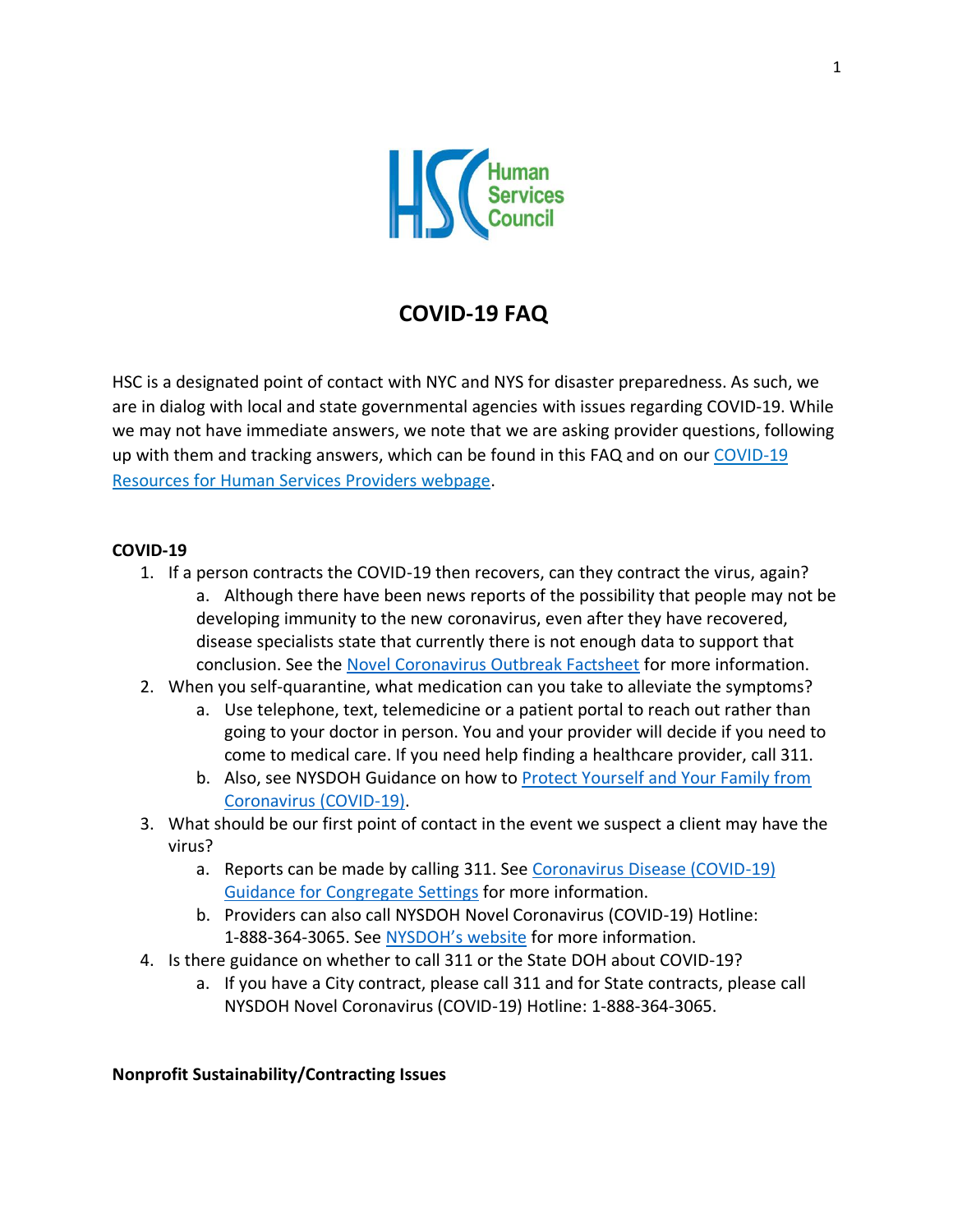- 1. Will contracting agencies or government provide financial assistance for nonprofits to support employees who are part-time, low-paid hourly workers, with limited leave time, who must voluntarily shelter in place or who become ill and must remain at home for a long period of time?
	- a. HSC is actively engaging the City and State on this issue. See HSC's Memo on [New York State's Response to the COVID](https://humanservicescouncil.org/wp-content/uploads/2020/03/COVID-19-memo-for-NYS-.pdf)-19 Pandemic and Community-Based [Organizations](https://humanservicescouncil.org/wp-content/uploads/2020/03/COVID-19-memo-for-NYS-.pdf) and a sign-on letter to Congress[: Why Nonprofits Must Be](https://www.councilofnonprofits.org/sites/default/files/documents/letter-to-congress-include-nonprofits-in-coronavirus-package-3-11-2020.pdf)  [Included in a COVID-19 Relief and Economic Stimulus Package.](https://www.councilofnonprofits.org/sites/default/files/documents/letter-to-congress-include-nonprofits-in-coronavirus-package-3-11-2020.pdf)
- 2. Are we expecting slowdowns or delays in payments on contracts? If so, what processes are in place for the contracting agency to inform providers?
	- a. The City will be issuing additional advances and will continue to use cash advances to avoid unnecessary payment delays. For program-specific guidance and aligning to existing program-specific emergency plans, please consult your contracting agency directly or through [c-19.hhs@mocs.nyc.gov.](mailto:c-19.hhs@mocs.nyc.gov) See the See NYC [MOCS Letter to Providers](https://humanservicescouncil.org/wp-content/uploads/2020/03/Letter-to-Providers.2020.03.18.pdf) an[d City Nonprofit Business Continuity Guidance](https://www1.nyc.gov/assets/doh/downloads/pdf/imm/covid-19-nonprofit-providers-faq.pdf) for more information.
- 3. If a nonprofit has one or more performance-based contracts, how will they be protected if they are unable to perform at full or at all due to COVID-19 related issues?
	- a. If you work with your contracting agency and agree to a plan for moving forward, you will get paid for executing on that plan. And, if that plan costs more money than the contracted services, you will get paid for the additional expenses. If the plan calls for a suspension of services, you will get paid your contracted expenses. See [NYC MOCS Letter to Providers](https://humanservicescouncil.org/wp-content/uploads/2020/03/Letter-to-Providers.2020.03.18.pdf) and [City Nonprofit](https://www1.nyc.gov/assets/doh/downloads/pdf/imm/covid-19-nonprofit-providers-faq.pdf)  [Business Continuity Guidance](https://www1.nyc.gov/assets/doh/downloads/pdf/imm/covid-19-nonprofit-providers-faq.pdf) for more information.
- 4. When programs/schools close due to COVID-19 related issues, will this affect contracts/payment regularity in the event of closure?
	- a. If you work with your contracting agency and agree to a plan for moving forward, you will get paid for executing on that plan. And, if that plan costs more money than the contracted services, you will get paid for the additional expenses. If the plan calls for a suspension of services, you will get paid your contracted expenses. See [NYC MOCS Letter to Providers](https://humanservicescouncil.org/wp-content/uploads/2020/03/Letter-to-Providers.2020.03.18.pdf) and [City Nonprofit](https://www1.nyc.gov/assets/doh/downloads/pdf/imm/covid-19-nonprofit-providers-faq.pdf)  [Business Continuity Guidance](https://www1.nyc.gov/assets/doh/downloads/pdf/imm/covid-19-nonprofit-providers-faq.pdf) for more information.
- 5. How can we address access to credit/cash to handle disruptions in the financial markets impacting access to credit?
	- a. The City will be issuing additional advances and will continue to use cash advances to avoid unnecessary payment delays. See NYC MOCS Letter to [Providers](https://humanservicescouncil.org/wp-content/uploads/2020/03/Letter-to-Providers.2020.03.18.pdf) and [City Nonprofit Business Continuity Guidance](https://www1.nyc.gov/assets/doh/downloads/pdf/imm/covid-19-nonprofit-providers-faq.pdf) for more information.
- 6. Can the City suspend recouping advances?
	- a. The City will be issuing additional advances and will continue to use cash advances to avoid unnecessary payment delays. Se[e NYC MOCS Letter to](https://humanservicescouncil.org/wp-content/uploads/2020/03/Letter-to-Providers.2020.03.18.pdf)  [Providers](https://humanservicescouncil.org/wp-content/uploads/2020/03/Letter-to-Providers.2020.03.18.pdf) and [City Nonprofit Business Continuity Guidance](https://www1.nyc.gov/assets/doh/downloads/pdf/imm/covid-19-nonprofit-providers-faq.pdf) for more information.
- 7. Will agencies that normally allow for only quarterly invoicing, allow us to submit monthly invoices in order to ensure we have adequate cash flow?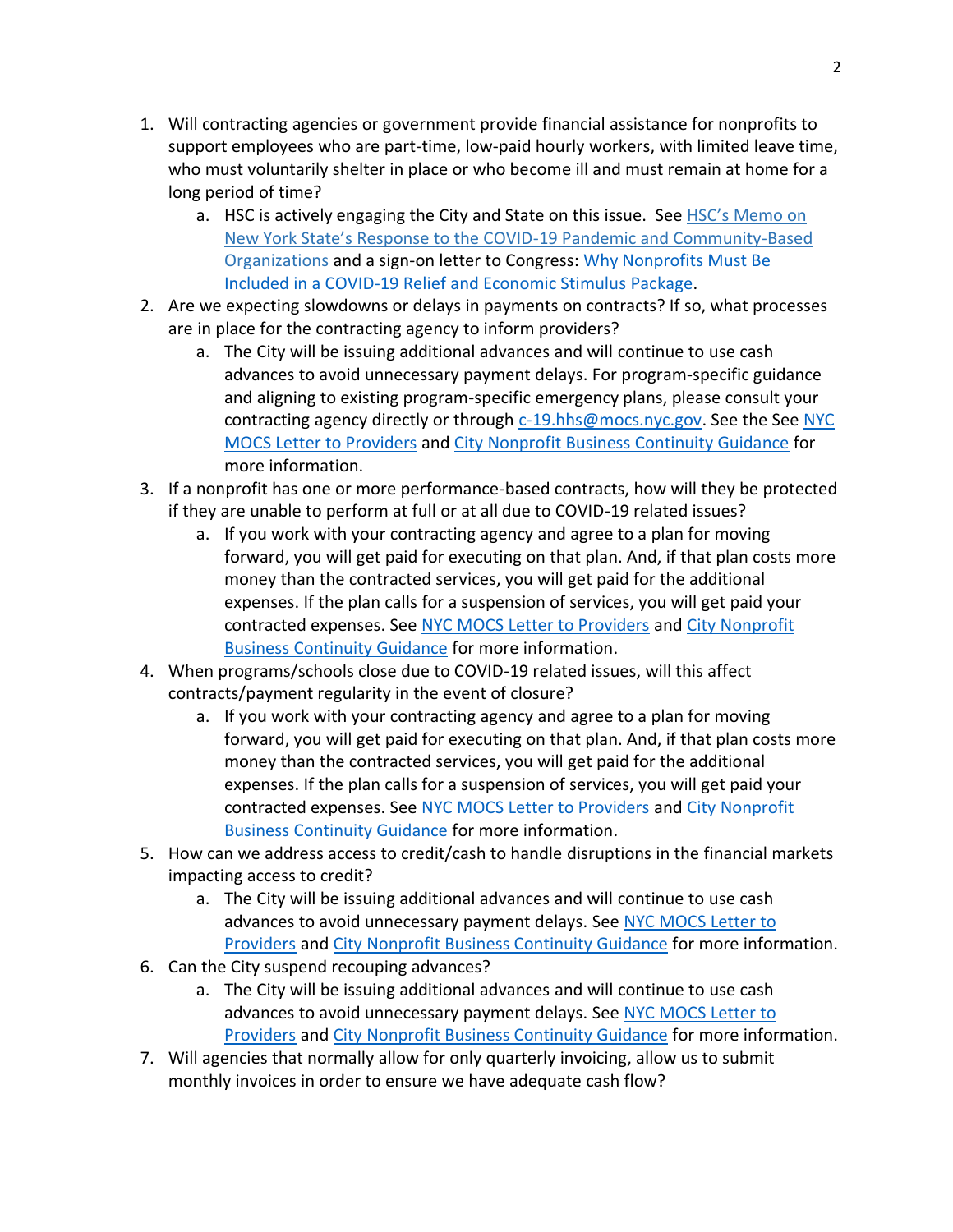- a. If you work with your contracting agency and agree to a plan for moving forward, you will get paid for executing on that plan. And, if that plan costs more money than the contracted services, you will get paid for the additional expenses. If the plan calls for a suspension of services, you will get paid your contracted expenses. See [NYC MOCS Letter to Providers](https://humanservicescouncil.org/wp-content/uploads/2020/03/Letter-to-Providers.2020.03.18.pdf) and [City Nonprofit](https://www1.nyc.gov/assets/doh/downloads/pdf/imm/covid-19-nonprofit-providers-faq.pdf)  [Business Continuity Guidance](https://www1.nyc.gov/assets/doh/downloads/pdf/imm/covid-19-nonprofit-providers-faq.pdf) for more information.
- 8. With staff working from home, many finance/grants staff do not have easy access to copy, scan, etc. some information that is normally needed to justify invoices we submit for payment. In order to keep cash flowing, will contracting agencies be making temporary exceptions to the backup requirements and allow additional information to be submitted later or as part of the audit process?
	- a. The City is delaying all new audit engagements. For existing audits, the City is extending deadlines for at least the next four weeks when they will reassess the environment and make a determination about how to proceed. See [NYC MOCS](https://humanservicescouncil.org/wp-content/uploads/2020/03/Letter-to-Providers.2020.03.18.pdf)  [Letter to Providers](https://humanservicescouncil.org/wp-content/uploads/2020/03/Letter-to-Providers.2020.03.18.pdf) and [City Nonprofit Business Continuity Guidance](https://www1.nyc.gov/assets/doh/downloads/pdf/imm/covid-19-nonprofit-providers-faq.pdf) for more information.
- 9. Governor Cuomo announced new sick-leave legislation. Will there be funding for it or will this be another unfunded mandate?
	- a. HSC is actively engaging the State on this issue and has sent a memo to NYS, including our three major asks related to paid sick leave for the state, a copy of which may be found in the [Advocacy Section of HSC's website](https://humanservicescouncil.org/wp-content/uploads/2020/03/COVID-19-memo-for-NYS-.pdf).
	- b. To the extent practicable and allowable, the City will reimburse providers for paid time off associated with NYC Health Department protocols. All COVID-19 related staffing information must be appropriately documented. The City will be providing further guidance on documentation. See [City Nonprofit Business](https://www1.nyc.gov/assets/doh/downloads/pdf/imm/covid-19-nonprofit-providers-faq.pdf)  [Continuity Guidance](https://www1.nyc.gov/assets/doh/downloads/pdf/imm/covid-19-nonprofit-providers-faq.pdf) for more information.
- 10. Will funding be made available to cover not just additional sick time, but also the additional coverage that is needed, potentially overtime?
	- a. The City will reimburse providers for additional personnel expenditures related to overtime and temporary staff to address shortages if staff cannot come to work. This may include expenditures such as staff travel. Providers must keep records of all COVID-19 expenses. See [NYC MOCS Letter to Providers](https://humanservicescouncil.org/wp-content/uploads/2020/03/Letter-to-Providers.2020.03.18.pdf) an[d City](https://www1.nyc.gov/assets/doh/downloads/pdf/imm/covid-19-nonprofit-providers-faq.pdf)  [Nonprofit Business Continuity Guidance](https://www1.nyc.gov/assets/doh/downloads/pdf/imm/covid-19-nonprofit-providers-faq.pdf) for more information.
	- b. HSC has also sent a memo to NYS, including our three major asks related to paid sick leave for the state, a copy of which may be found in the [Advocacy Section of](https://humanservicescouncil.org/wp-content/uploads/2020/03/COVID-19-memo-for-NYS-.pdf)  [HSC's website](https://humanservicescouncil.org/wp-content/uploads/2020/03/COVID-19-memo-for-NYS-.pdf).
- 11. What financial and other resources can be leveraged to support organization sustainability, such as budget flexibility and more resources for overtime, temps or other workforce solutions to ensure coverage for critical services like food, medical, basic staffing?
	- a. If you work with your contracting agency and agree to a plan for moving forward, you will get paid for executing on that plan. And, if that plan costs more money than the contracted services, you will get paid for the additional expenses. If the plan calls for a suspension of services, you will get paid your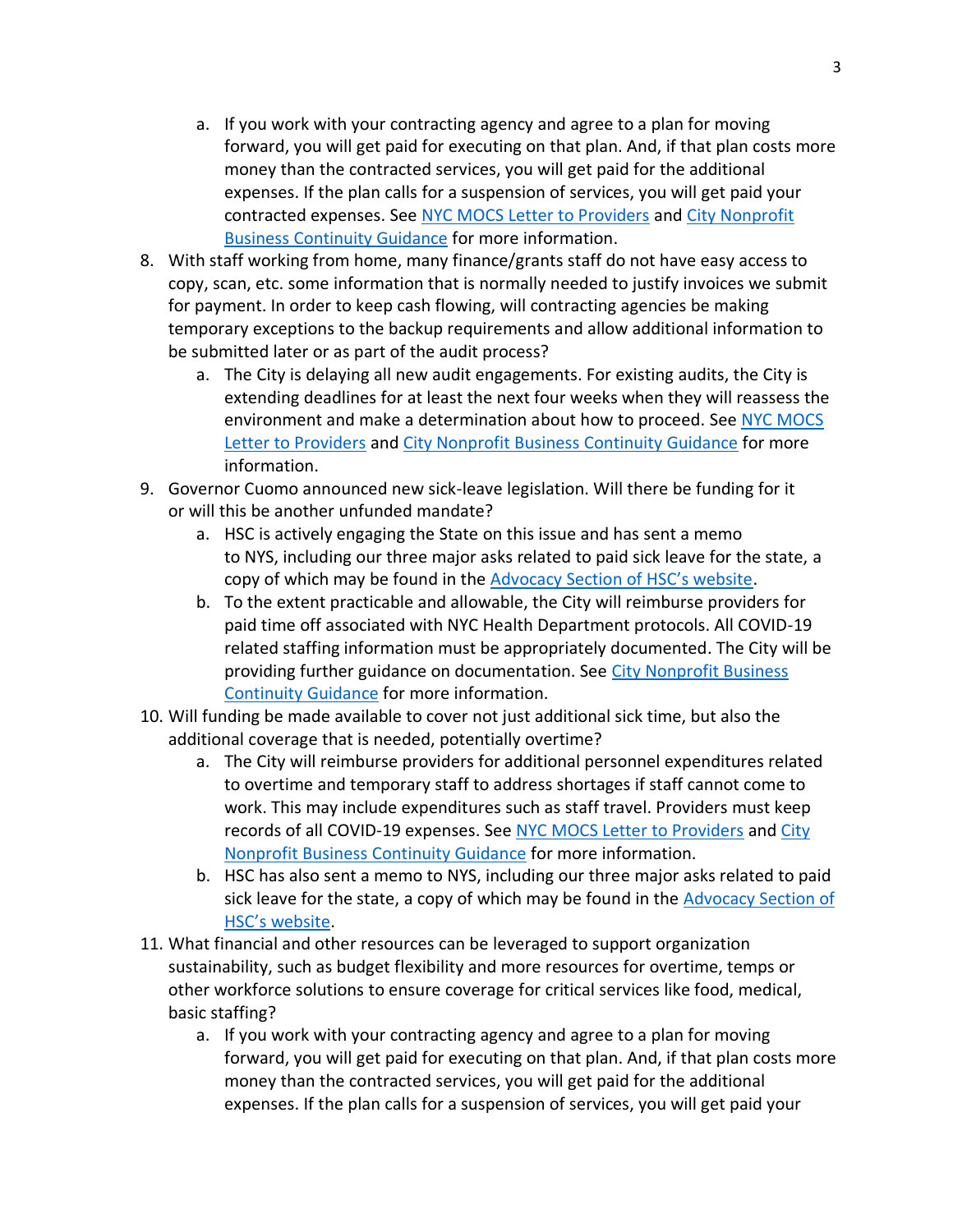contracted expenses. See [NYC MOCS Letter to Providers](https://humanservicescouncil.org/wp-content/uploads/2020/03/Letter-to-Providers.2020.03.18.pdf) and [City Nonprofit](https://www1.nyc.gov/assets/doh/downloads/pdf/imm/covid-19-nonprofit-providers-faq.pdf)  [Business Continuity Guidance](https://www1.nyc.gov/assets/doh/downloads/pdf/imm/covid-19-nonprofit-providers-faq.pdf) for more information.

- b. See a sign-on letter to Congress: [Why Nonprofits Must Be Included in a COVID-19](https://www.councilofnonprofits.org/sites/default/files/documents/letter-to-congress-include-nonprofits-in-coronavirus-package-3-11-2020.pdf)  [Relief and Economic Stimulus Package.](https://www.councilofnonprofits.org/sites/default/files/documents/letter-to-congress-include-nonprofits-in-coronavirus-package-3-11-2020.pdf)
- 12. Is there any push from the City, State or federal government to extend the census?
	- a. HSC is actively engaging the City and State on this issue. See [New York Counts](https://newyorkcounts2020.org/)  [2020](https://newyorkcounts2020.org/) for more information.
- 13. The regional enrichment centers will "accommodate school-aged children of first responders, health care workers, and transit workers, as well as students in need of the most intensive support. Will this be extended to human services providers, especially since the City designated its health and service nonprofit workforce as essential workers?
	- a. The Mayor designated the HHS workforce serving in city-contracted programs as essential workers. This designation addresses pay, access to work supports and ability to travel. Se[e NYC MOCS Letter to Providers,](https://humanservicescouncil.org/wp-content/uploads/2020/03/Letter-to-Providers.2020.03.18.pdf) [City Nonprofit Business](https://www1.nyc.gov/assets/doh/downloads/pdf/imm/covid-19-nonprofit-providers-faq.pdf)  [Continuity Guidance](https://www1.nyc.gov/assets/doh/downloads/pdf/imm/covid-19-nonprofit-providers-faq.pdf) and [NYCDOE Memo on Regional Enrichment Centers.](https://humanservicescouncil.org/wp-content/uploads/2020/03/NYCDOE-REC-Memo.pdf)
	- a. for more information.
	- b. HSC is actively engaging the City to determine who is deemed "essential workers."
- 14. Has there been any discussion about suspending USPS?
	- a. HSC is actively engaging the City and State on this issue.
- 15. What can organizations do to collect funding for services provided for contracts that have been delayed? Are contracts still being registered?
	- a. Contracts should still be registering. For program-specific guidance and aligning to existing program-specific emergency plans, please consult your contracting agency directly or through [c-19.hhs@mocs.nyc.gov.](mailto:c-19.hhs@mocs.nyc.gov) See NYC MOCS Letter to [Providers](https://humanservicescouncil.org/wp-content/uploads/2020/03/Letter-to-Providers.2020.03.18.pdf) and [City Nonprofit Business](https://www1.nyc.gov/assets/doh/downloads/pdf/imm/covid-19-nonprofit-providers-faq.pdf) Continuity Guidance for more information.
- 16. For professionals with licenses, especially those with CEU requirements (think LMSW/LCSW) where only a limited number of CEUs can be earned via remote learning, will their licenses be extended since the required in-person CEU classes are being cancelled?
	- a. HSC is actively engaging the City and State on this issue.
- 17. Have the City and State indicated any kind of timeline for organizations to be held harmless for being able to provide services?
	- a. If you work with your contracting agency and agree to a plan for moving forward, you will get paid for executing on that plan. And, if that plan costs more money than the contracted services, you will get paid for the additional expenses. If the plan calls for a suspension of services, you will get paid your contracted expenses. See [NYC MOCS Letter to Providers](https://humanservicescouncil.org/wp-content/uploads/2020/03/Letter-to-Providers.2020.03.18.pdf) and City Nonprofit [Business Continuity Guidance](https://www1.nyc.gov/assets/doh/downloads/pdf/imm/covid-19-nonprofit-providers-faq.pdf) for more information.
- 18. How do we get access to the regional enrichment centers? Is there a process/application for that?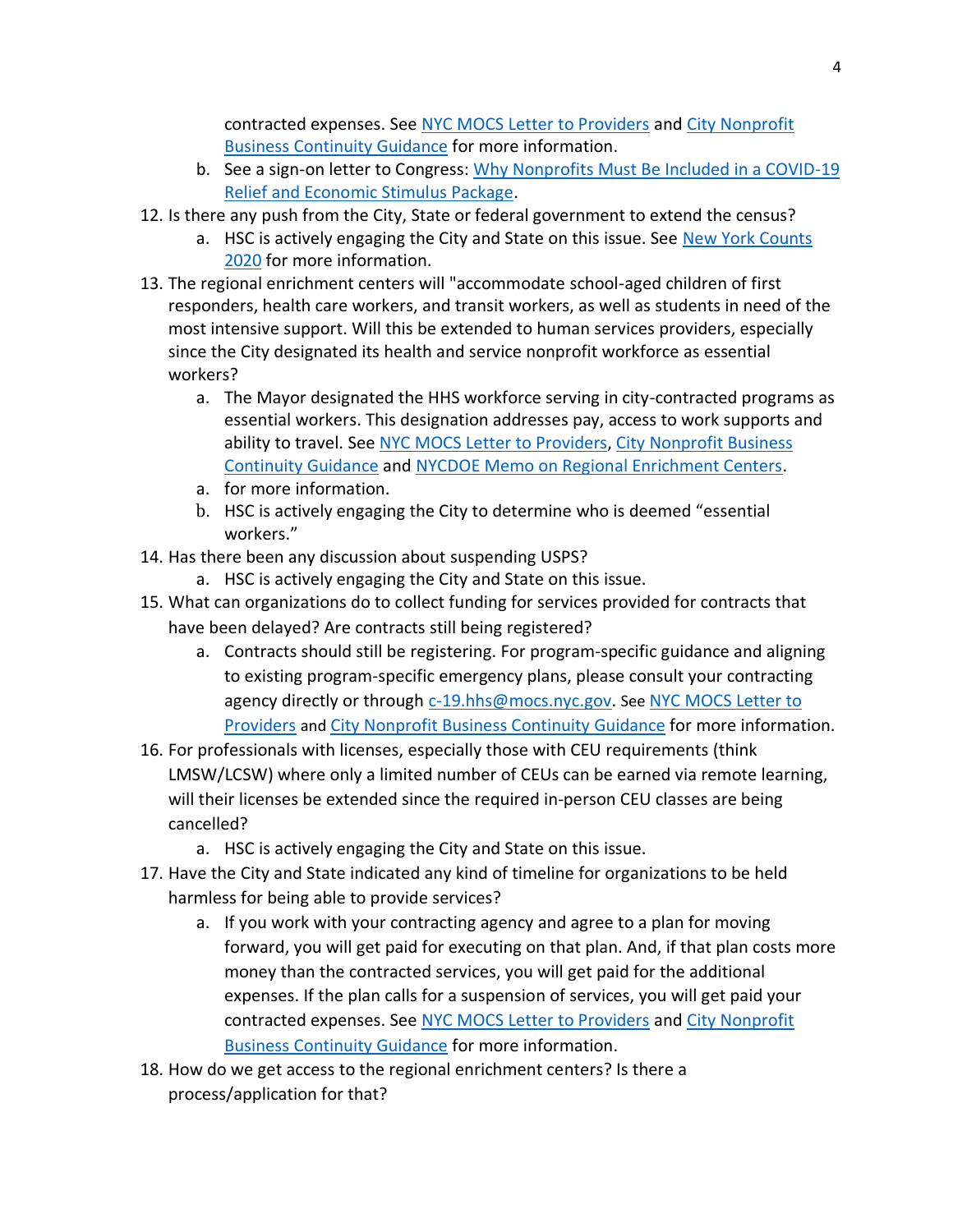- b. HSC is actively engaging the City on this issue. See the NYCDOE Memo on [Regional Enrichment Centers.](https://humanservicescouncil.org/wp-content/uploads/2020/03/NYCDOE-REC-Memo.pdf)
- 19. Are the regional enrichment centers open during spring break?
	- a. HSC is actively engaging the City on this issue.
- 20. What are the hours for the regional enrichment centers?
	- c. RECs will be open from 7:30am-6pm Monday-Friday. See the [NYCDOE Memo on](https://humanservicescouncil.org/wp-content/uploads/2020/03/NYCDOE-REC-Memo.pdf)  [Regional Enrichment Centers.](https://humanservicescouncil.org/wp-content/uploads/2020/03/NYCDOE-REC-Memo.pdf)
- 21. Many of the human services organizations owe significant dollars back to government as a result of past over payments/under spending on contracts. Has there been discussions about a debt forgiveness program?
	- a. HSC is actively engaging the City and State on this issue.
- 22. Are SBS loans that were made available earlier this week include nonprofits?
	- a. [These loans](https://www1.nyc.gov/site/sbs/businesses/covid19-business-outreach.page) do not include nonprofits, but you can check out **Fund for the City of** [New York.](https://rlp.fcny.org/rlp/about/)
- 23. OPWDD has talked about giving hazard pay to staff who have to work on a contract. Is that something the City has considered?
	- a. HSC is actively engaging the City and State on this issue.

### **HHS Program-Related Issues**

- 1. Is there a mechanism for young people to get meals if programs shut down for COVID-19 related issues?
	- a. According to [NYC DOE,](https://www.schools.nyc.gov/school-life/health-and-wellness/coronavirus-update) all throughout this week, grab-and-go breakfast will be available at the entrance of every school building from 7:30 AM – 1:30 PM. Anyone 18 and under can pick up breakfast and lunch at any school building. Visit NYC [DOE](https://www.schools.nyc.gov/school-life/health-and-wellness/coronavirus-update) and NYS Education [Department](http://www.cn.nysed.gov/) for more information.
	- b. See the [City Nonprofit Business Continuity Guidance](https://www1.nyc.gov/assets/doh/downloads/pdf/imm/covid-19-nonprofit-providers-faq.pdf) for more information and [Food Bank for NYC COVID-19](https://www.foodbanknyc.org/COVID-19/) Response to find a soup kitchen or food pantry near you.
- 2. How will Medicaid respond when programs are closed for virus-related reasons?
	- a. CMS will temporarily waive or modify certain Medicare, Medicaid, and CHIP requirements. See the [New York State Medicaid Coverage and Reimbursement](https://coronavirus.health.ny.gov/system/files/documents/2020/03/2020-03-10_covid-19.pdf)  [Policy for Services Related to Coronavirus Disease 2019 \(COVID-19\),](https://coronavirus.health.ny.gov/system/files/documents/2020/03/2020-03-10_covid-19.pdf) [the CMS](https://www.cms.gov/About-CMS/Agency-Information/Emergency/EPRO/Current-Emergencies/Current-Emergencies-page)  [website for guidance,](https://www.cms.gov/About-CMS/Agency-Information/Emergency/EPRO/Current-Emergencies/Current-Emergencies-page) [COVID-19 Telephonic Communication Services Guidance,](https://humanservicescouncil.org/wp-content/uploads/2020/03/COVID-19_Telephonic_Services_SpecialEdition_MedicaidUpdate_03-2020.pdf) and [Information for PACE Organizations Regarding Infection Control and](https://www.cms.gov/files/document/covid-19-pace-memo-3-17-20.pdf)  [Prevention of Coronavirus Disease 2019 \(COVID-19\)](https://www.cms.gov/files/document/covid-19-pace-memo-3-17-20.pdf) for more information.
- 3. Will the City/State expedite background clearances so that nonprofits can hire more staff in case of not having minimum staffing in place? What will the process be for that? a. HSC is actively engaging the City and State on this issue.
- 4. What telehealth options are available for clients and are services covered under Medicaid?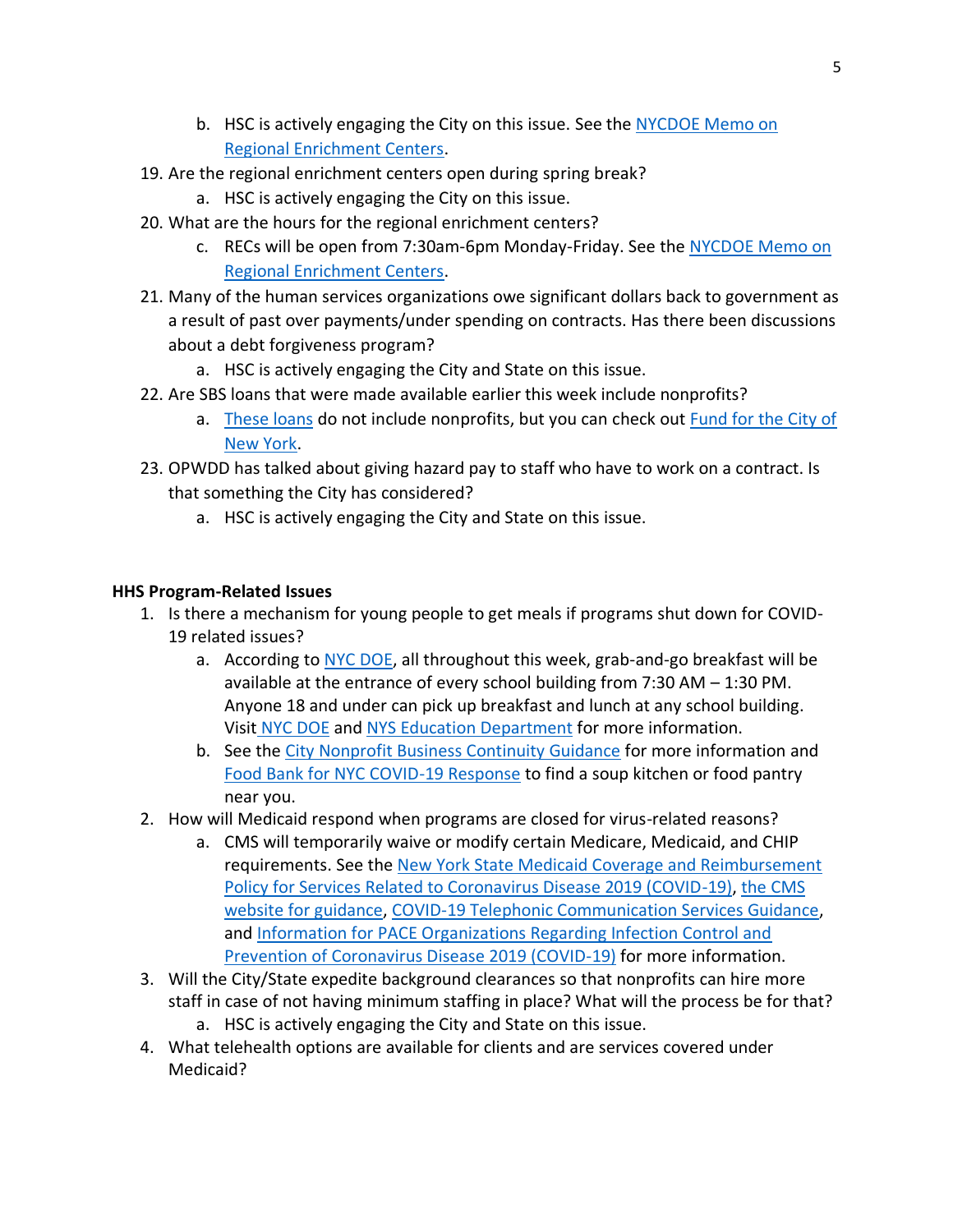- a. See [COVID-19 Telephonic Communication Services Guidance](https://humanservicescouncil.org/wp-content/uploads/2020/03/COVID-19_Telephonic_Services_SpecialEdition_MedicaidUpdate_03-2020.pdf) for more information.
- 5. There is concern about making home visits to homebound clients for fear of introducing COVID-19 to them. Will standards/contract requirements be relaxed so that nonprofits can conduct assessments virtually or by phone?
	- a. HSC is actively engaging the City and State on this issue. See NYC Health [Guidance on COVID-19 Safety and Health Considerations for Staff Performing](https://www1.nyc.gov/assets/doh/downloads/pdf/imm/covid-19-home-community-healthcare-workers.pdf)  [Home or Community Visits,](https://www1.nyc.gov/assets/doh/downloads/pdf/imm/covid-19-home-community-healthcare-workers.pdf) NYS DOH COVID-19 G[uidance for Children's Waiver](https://humanservicescouncil.org/wp-content/uploads/2020/03/Face-to-Face-Requirements-Waived-for-Home-and-Community-Based-Services-Provided-under-the-1915c-Children%E2%80%99s-Waiver-Unless-Medically-Necessary.3.14.20.pdf)  [Services Providers,](https://humanservicescouncil.org/wp-content/uploads/2020/03/Face-to-Face-Requirements-Waived-for-Home-and-Community-Based-Services-Provided-under-the-1915c-Children%E2%80%99s-Waiver-Unless-Medically-Necessary.3.14.20.pdf) [Interim Guidance for Home Care Services Regarding COVID-](https://coronavirus.health.ny.gov/system/files/documents/2020/03/03-16-20_home_care_services.pdf)[19](https://coronavirus.health.ny.gov/system/files/documents/2020/03/03-16-20_home_care_services.pdf) and [COVID-19 Telephonic Communication Services Guidance](https://humanservicescouncil.org/wp-content/uploads/2020/03/COVID-19_Telephonic_Services_SpecialEdition_MedicaidUpdate_03-2020.pdf) for more information.
- 6. What should providers do regarding planning for upcoming events or gatherings for our clients?
	- a. All outdoor and indoor events with 50 or more people are now banned. For gatherings with 49 people or fewer, the City advises facilities to remain at less than 50% capacity in order to better encourage social distancing. See more information [on their website.](https://www1.nyc.gov/site/doh/health/health-topics/coronavirus.page)
- 7. With schools now closed, what are the plans regarding educating students and schools reopening?
	- a. Mayor Bill de Blasio and Schools Chancellor Richard A. Carranza announced the City will move towards a new Remote Learning Model for all school days until Spring Recess. See [NYC Department of Education website](https://www.schools.nyc.gov/alerts/nyc-public-schools-will-close-starting-monday-march-16-2020) for more information.
- 8. What is the definition of "deep clean" for schools?
	- a. See [NYSDOH Interim Cleaning and Disinfection Guidance for Primary and](https://coronavirus.health.ny.gov/system/files/documents/2020/03/cleaning_guidance_schools.pdf)  [Secondary Schools for COVID-19.](https://coronavirus.health.ny.gov/system/files/documents/2020/03/cleaning_guidance_schools.pdf)
- 9. Will nonprofits be receiving supplies from the government (PPE, face masks, hand sanitizers, etc.) and if not, will they be reimbursed for purchasing these supplies, especially for organizations that do not operate health care sites and are therefore not equipped with such items?
	- a. The City will reimburse providers for additional costs of supplies necessary to comply with NYC Department of Health Guidance. Providers must keep records of all COVID-19 expenses. If a provider is unable to obtain necessary supplies from their sources, they should contact their contracting agency for assistance through the Office of Emergency Management process. See NYC MOCS Letter to [Providers](https://humanservicescouncil.org/wp-content/uploads/2020/03/Letter-to-Providers.2020.03.18.pdf) and [City Nonprofit Business Continuity Guidance](https://www1.nyc.gov/assets/doh/downloads/pdf/imm/covid-19-nonprofit-providers-faq.pdf) for more information.
- 10. Who can we contact if we are struggling to find cleaning supplies to keep the office safe?
	- a. If a provider is unable to obtain necessary supplies from their sources, they should contact their contracting agency for assistance through the Office of Emergency Management process. See [NYC MOCS Letter to Providers](https://humanservicescouncil.org/wp-content/uploads/2020/03/Letter-to-Providers.2020.03.18.pdf) an[d City](https://www1.nyc.gov/assets/doh/downloads/pdf/imm/covid-19-nonprofit-providers-faq.pdf)  [Nonprofit Business Continuity Guidance](https://www1.nyc.gov/assets/doh/downloads/pdf/imm/covid-19-nonprofit-providers-faq.pdf) for more information.
	- b. Also, check [NYS Preferred Source Program for New Yorkers Who Are](https://www.nyspspabilityone.com/OA_HTML/ibeCZzpHome.jsp?minisite=10102&respid=22372&grp=NIB_NYSPSP_SITES)  [Blind](https://www.nyspspabilityone.com/OA_HTML/ibeCZzpHome.jsp?minisite=10102&respid=22372&grp=NIB_NYSPSP_SITES) for more supplies.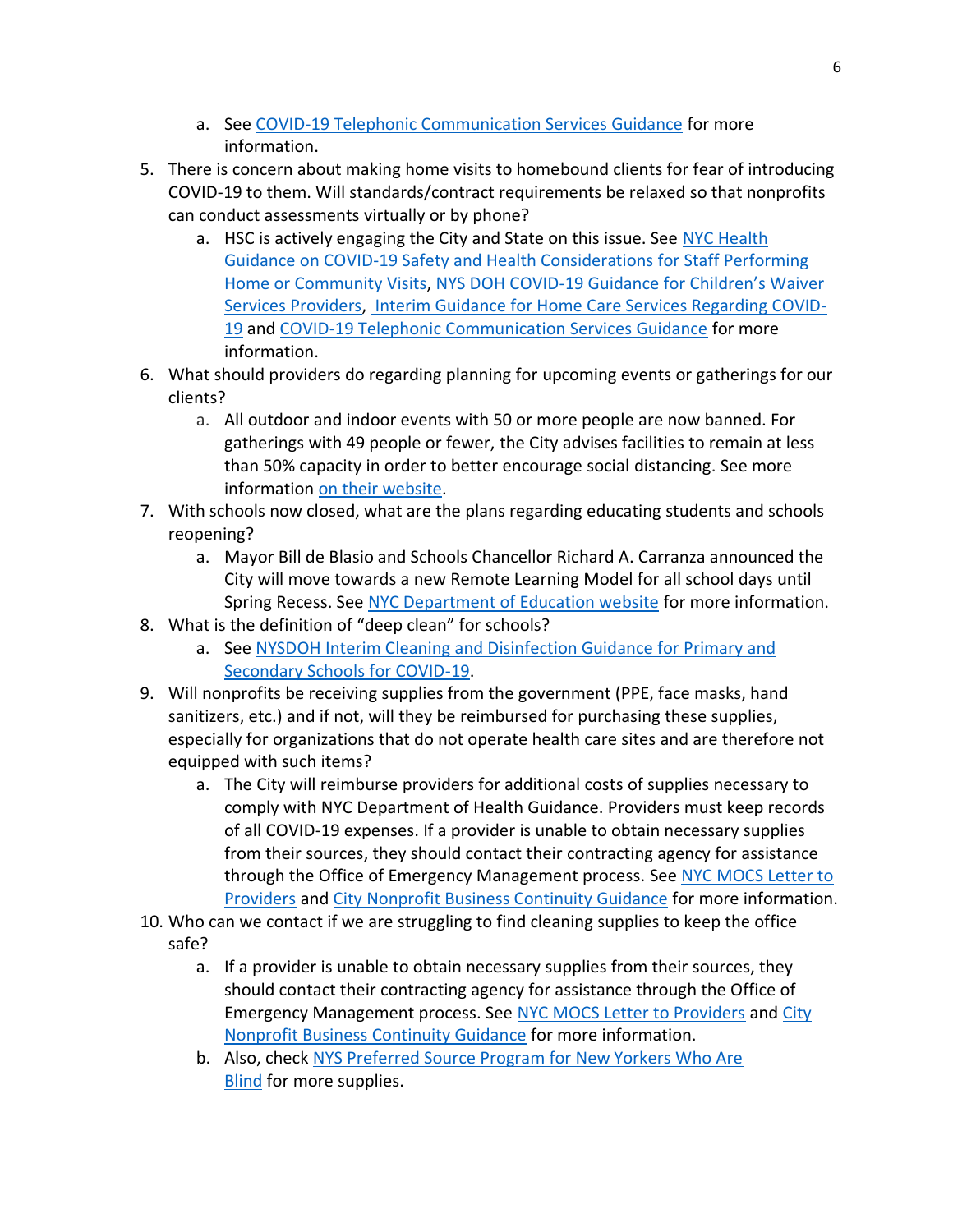- 11. What can nonprofits do to ensure residents don't run out of medication if they are forced to be isolated or quarantined specifically at sites where there is no onsite medical staff?
	- a. HSC is actively engaging the City and State on this issue. See [NYSDOH Medicaid](https://humanservicescouncil.org/wp-content/uploads/2020/03/Medicaid-Pharmacy-Guidance-Disaster-Emergency-in-the-State-of-New-York.pdf)  [Pharmacy Guidance](https://humanservicescouncil.org/wp-content/uploads/2020/03/Medicaid-Pharmacy-Guidance-Disaster-Emergency-in-the-State-of-New-York.pdf) for more information.
- 12. What is the protocol in the event of a suspected case of exposure or infection of COVID-19 in residential facilities?
	- a. See [NYSDOH Guidance for Operators of Facilities Providing Housing to](https://coronavirus.health.ny.gov/system/files/documents/2020/03/guidance_homeless_shelters_supportive_housing.pdf)  [Individuals who are Homeless and Supportive Housing,](https://coronavirus.health.ny.gov/system/files/documents/2020/03/guidance_homeless_shelters_supportive_housing.pdf) [DHS's guidance for](https://files.constantcontact.com/fff820e9001/3c9c3e3b-88ad-4f93-a31a-18b75de810cb.pdf)  [homeless shelter clients who show COVID-19 symptoms,](https://files.constantcontact.com/fff820e9001/3c9c3e3b-88ad-4f93-a31a-18b75de810cb.pdf) [Interim COVID-19](https://www1.nyc.gov/assets/doh/downloads/pdf/imm/guidance-for-homeless-shelters-covid19.pdf)  [Guidance for Homeless Shelters,](https://www1.nyc.gov/assets/doh/downloads/pdf/imm/guidance-for-homeless-shelters-covid19.pdf) [Coronavirus Disease \(COVID-19\) Guidance for](https://www1.nyc.gov/assets/doh/downloads/pdf/imm/guidance-for-congregate-settings-covid19.pdf)  [Congregate Settings](https://www1.nyc.gov/assets/doh/downloads/pdf/imm/guidance-for-congregate-settings-covid19.pdf)
- 13. How can we ensure that both the Mayor's Office, Governor's Office and contracting agencies are on the same page and communicating so that nonprofits are receiving consistent information?
	- a. The City has established central communication channels to support agencies and providers. Please check the nyc.gov/coronavirus website for new guidance on COVID-19 and the new email address a[t c-19.hhsteam@mocs.nyc.gov.](mailto:c-19.hhsteam@mocs.nyc.gov) See [NYC MOCS Letter to Providers](https://humanservicescouncil.org/wp-content/uploads/2020/03/Letter-to-Providers.2020.03.18.pdf) an[d City Nonprofit Business Continuity Guidance](https://www1.nyc.gov/assets/doh/downloads/pdf/imm/covid-19-nonprofit-providers-faq.pdf) for more information.
- 14. Is there uniform guidance on visitor policy?
	- a. HSC is actively engaging the City and State on this issue. See OCFS Temporary [Visitor Restrictions Within Residential Treatment Centers and Congregate Care](https://ocfs.ny.gov/main/news/2020/COVID-2020Mar17-Temporary-Visitor-Restrictions-Facilities.pdf)  [Settings](https://ocfs.ny.gov/main/news/2020/COVID-2020Mar17-Temporary-Visitor-Restrictions-Facilities.pdf), NYSDOH's [Guidance for Nursing Homes](https://humanservicescouncil.org/wp-content/uploads/2020/03/Health-Advisory-Coronavirus.pdf) and Adult Care Facilities and [Coronavirus Disease \(COVID-19\) Guidance for Congregate Settings](https://www1.nyc.gov/assets/doh/downloads/pdf/imm/guidance-for-congregate-settings-covid19.pdf) for more information.
- 15. How and when do organizations determine the closing of programs?
	- a. Any decisions to cancel programs or services should be made with your City contracting agency. City agencies will work with providers to support any modifications in programming, location and staffing as needed. See [NYC MOCS](https://humanservicescouncil.org/wp-content/uploads/2020/03/Letter-to-Providers.2020.03.18.pdf)  [Letter to Providers](https://humanservicescouncil.org/wp-content/uploads/2020/03/Letter-to-Providers.2020.03.18.pdf) and [City Nonprofit Business Continuity Guidance](https://www1.nyc.gov/assets/doh/downloads/pdf/imm/covid-19-nonprofit-providers-faq.pdf) for more information.
- 16. What additional resources are available to families as they struggle with this pandemic?
	- a. The Mayor's Office has released a press statement on this issue. See Emergency [Assistance for New Yorkers section](https://www1.nyc.gov/office-of-the-mayor/news/138-20/mayor-de-blasio-issues-state-emergency) of the press release and NYC SBS [Assistance](https://www1.nyc.gov/site/sbs/businesses/covid19-business-outreach.page)  [& Guidance for Businesses Impacted Due to Novel Coronavirus](https://www1.nyc.gov/site/sbs/businesses/covid19-business-outreach.page) for more information.
	- b. See [FPWA's response on Federal Families First Coronavirus Response Act](https://federalfundstracker.org/publications/senate-must-pass-the-families-first-coronavirus-response-act/?utm_source=FPWA%20General%20News&utm_campaign=a79bc0568d-EMAIL_CAMPAIGN_2019_03_22_FFT_COPY_04&utm_medium=email&utm_term=0_6bfe130276-a79bc0568d-231143497)  [Legislation.](https://federalfundstracker.org/publications/senate-must-pass-the-families-first-coronavirus-response-act/?utm_source=FPWA%20General%20News&utm_campaign=a79bc0568d-EMAIL_CAMPAIGN_2019_03_22_FFT_COPY_04&utm_medium=email&utm_term=0_6bfe130276-a79bc0568d-231143497)
- 17. There are concerns that food resources for food security organizations and supportive housing organizations are drying up as meal programs close and restaurant donations disappear. Will the City and State be addressing this need in any way?
	- b. HSC is actively engaging the City and State on this issue.
- 18. Have there been any discussions with State and County governments?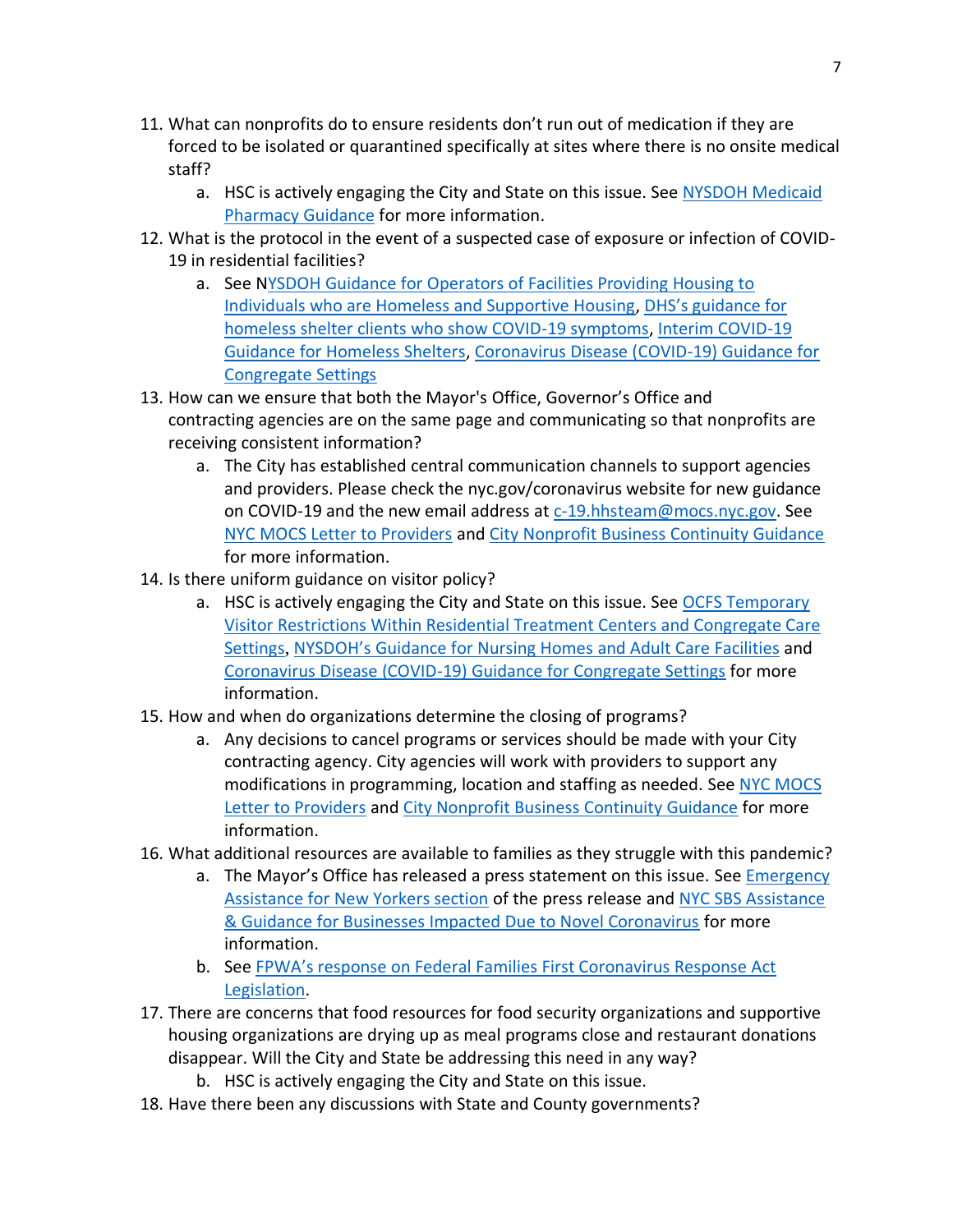- a. HSC is actively engaging the State on this issue. See **[HSC's Advocacy Section](https://humanservicescouncil.org/covid-19-resources-for-human-services-providers/#advocacy-opportunities)** for more information.
- 19. For DFTA, has there been discussion regarding the grab-and-go meals as that still puts the older adults at risk? Are they going to eventually increase meals on wheels to support those seniors that are not homebound?
	- a. HSC is actively engaging the City and State on this issue.
- 20. We want to provide our medically compromised participants with a food pantry, probably delivery of meals and grab-and-go meals. Has the City and State considered food assistance to support this population?
	- a. HSC is actively engaging the City and State on this issue. Se[e Food Bank for NYC](https://www.foodbanknyc.org/COVID-19/)  [COVID-19 Response](https://www.foodbanknyc.org/COVID-19/) to find a soup kitchen or food pantry near you.
- 21. What agency is coordinating organizations' ability to maintain travel and noncompliance with restrictions and curfews for essential staff including childcare workers and staff in housing facilities? What will the process be?
	- a. HSC is actively engaging the City and State on this issue.
- 22. Nonprofits are being asked to deliver services telephonically, but many of clients have only Medicaid phones which have limited minutes and little to no data. Has the State discussed this and do we know if they can lift the limits allowing for more voice and video? If so, would they need the phones or is this something they can do globally?
	- a. HSC is actively engaging the State on this issue.
- 23. What are the HIPAA compliance rules for telehealth services provided under the COVID-19 emergency standards?
	- a. HSC is actively engaging the City and State on this issue.
- 24. Is the City and the State postponing RFPs with deadlines before the end of the fiscal year?
	- a. HSC is actively engaging the City and State on this issue.
- 25. Nonprofits need assistance finding appropriate environmental cleaning facilities to disinfectant program sites, primarily senior centers. Is there a collective list of approved/vetted type of vendors be created?
	- a. HSC is actively engaging the City and State on this issue.

## **Employer Regulations**

- 1. What is the City and State's paid sick leave policy for contracted providers as it pertains to the novel Coronavirus?
	- a. See the [City Nonprofit Business Continuity Guidance,](https://www1.nyc.gov/assets/doh/downloads/pdf/imm/covid-19-nonprofit-providers-faq.pdf) NYC's Paid Safe and Sick [Leave Law,](https://www1.nyc.gov/site/dca/about/paid-sick-leave-law.page) [NYS Paid Family Leave and Other Benefits,](https://paidfamilyleave.ny.gov/paid-family-leave-and-other-benefits) and the [Office of the](https://ag.ny.gov/coronavirus)  [Attorney General's Guidance on Coronavirus Reso](https://ag.ny.gov/coronavirus)urces and Warnings about [Consumer Scams.](https://ag.ny.gov/coronavirus)
- 2. Will the City commit to reimbursing providers for following this guidance of paid time off without charge to leave balances?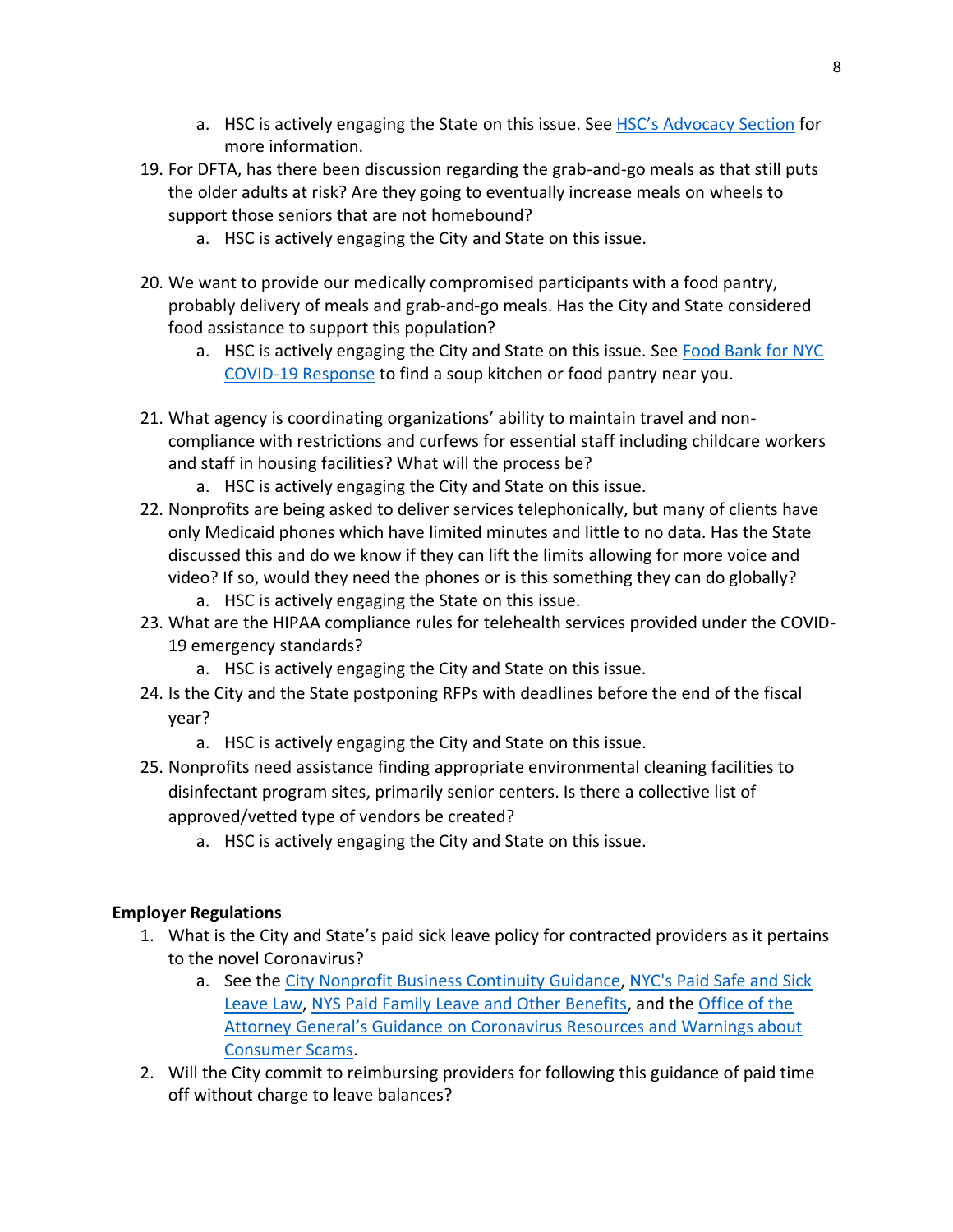- a. HSC is actively engaging the City and State on this issue.
- 3. What is the telecommuting-to-work policy for nonprofits with government contracts? Can nonprofits allow employees to work from home, even if the City/State contract stipulates otherwise? Can nonprofits allow employees to work from home, even if the City contract stipulates otherwise?
	- a. According to Lawyer's Alliance, employees have the right, under OSHA, not to come to work if they have a reasonable fear for their health of safety. See [OSHA](https://www.osha.gov/Publications/OSHA3990.pdf)  [Guidance on Preparing Workplaces for COVID-19](https://www.osha.gov/Publications/OSHA3990.pdf) and [Lawyer's Alliance's](https://lawyersalliance.org/userFiles/uploads/legal_alerts/Protecting_Your_Nonprofit_from_COVID-19_March_9_2020.pdf)  [Guidance on Protecting Your Nonprofit from COVID-19](https://lawyersalliance.org/userFiles/uploads/legal_alerts/Protecting_Your_Nonprofit_from_COVID-19_March_9_2020.pdf) for more information.
	- b. For program-specific guidance and aligning to existing program-specific emergency plans, please consult your contracting agency directly or through [c-](mailto:c-19.hhs@mocs.nyc.gov)[19.hhs@mocs.nyc.gov.](mailto:c-19.hhs@mocs.nyc.gov) See the [City Nonprofit Business Continuity Guidance](https://www1.nyc.gov/assets/doh/downloads/pdf/imm/covid-19-nonprofit-providers-faq.pdf) for more information.
- 4. Will the City/State increase contract budgets to reimburse providers for the costs associated with accommodating employees so that they can work from home (e.g., costs for added VPN access, laptops/remote devices, individual employee bandwidth, etc.)?
	- a. HSC is actively engaging the City and State on this issue.
- 5. Would the City/State provide advances on contracts to ensure providers have the resources to meet payroll in the event of an extended period of quarantine/City/State shutdown?
	- a. The City will be issuing additional advances and will continue to use cash advances to avoid unnecessary payment delays. Se[e NYC MOCS Letter to](https://humanservicescouncil.org/wp-content/uploads/2020/03/Letter-to-Providers.2020.03.18.pdf)  [Providers](https://humanservicescouncil.org/wp-content/uploads/2020/03/Letter-to-Providers.2020.03.18.pdf) and [City Nonprofit Business Continuity Guidance](https://www1.nyc.gov/assets/doh/downloads/pdf/imm/covid-19-nonprofit-providers-faq.pdf) for more information.
- 6. If an employee is quarantined by DOH, are we contractually obligated to provide 14 days of sick leave without charges to leave balances, especially if there are no telecommute options?
	- a. HSC is actively engaging the City and State on this issue.
- 7. Should you ask an employee with acute respiratory symptoms to leave the office even if you don't know if they have the virus?
	- a. See [Lawyer's Alliance's Guidance on Protecting Your Nonprofit from COVID](https://lawyersalliance.org/userFiles/uploads/legal_alerts/Protecting_Your_Nonprofit_from_COVID-19_March_9_2020.pdf)-[19,](https://lawyersalliance.org/userFiles/uploads/legal_alerts/Protecting_Your_Nonprofit_from_COVID-19_March_9_2020.pdf) [OSHA Guidance on Preparing Workplaces for COVID-19,](https://www.osha.gov/Publications/OSHA3990.pdf) and [NYSDOH Interim](https://www.health.ny.gov/diseases/communicable/coronavirus/docs/guidance_for_employers.pdf)  [Guidance for Procedures When Identifying an Employee with Concerns for](https://www.health.ny.gov/diseases/communicable/coronavirus/docs/guidance_for_employers.pdf)  [COVID-19 Exposures.](https://www.health.ny.gov/diseases/communicable/coronavirus/docs/guidance_for_employers.pdf)
- 8. If a staff member is out with the fever and have not been tested for COVID-19, are there any guidelines around staff returning to work?
	- a. Anyone who has COVID-19-like symptoms should be treated like they have COVID-19 in NYC. If you can manage your symptoms at home, you should selfquarantine and only return to work after whichever is longer: 7 days of illness or 3 days after you have any symptoms and not using any medication to treat symptoms. See [Lawyer's Alliance's Guidance on Protecting Your Nonprofit from](https://lawyersalliance.org/userFiles/uploads/legal_alerts/Protecting_Your_Nonprofit_from_COVID-19_March_9_2020.pdf)  [COVID-19,](https://lawyersalliance.org/userFiles/uploads/legal_alerts/Protecting_Your_Nonprofit_from_COVID-19_March_9_2020.pdf) [OSHA Guidance on Preparing Workplaces for COVID-19](https://www.osha.gov/Publications/OSHA3990.pdf) and [NYC](https://www1.nyc.gov/assets/doh/downloads/pdf/imm/faq-for-home-self-monitoring-novel-coronavirus-nyc.pdf)  DOHMH [Home Self-Monitoring for Coronavirus Disease 2019.](https://www1.nyc.gov/assets/doh/downloads/pdf/imm/faq-for-home-self-monitoring-novel-coronavirus-nyc.pdf)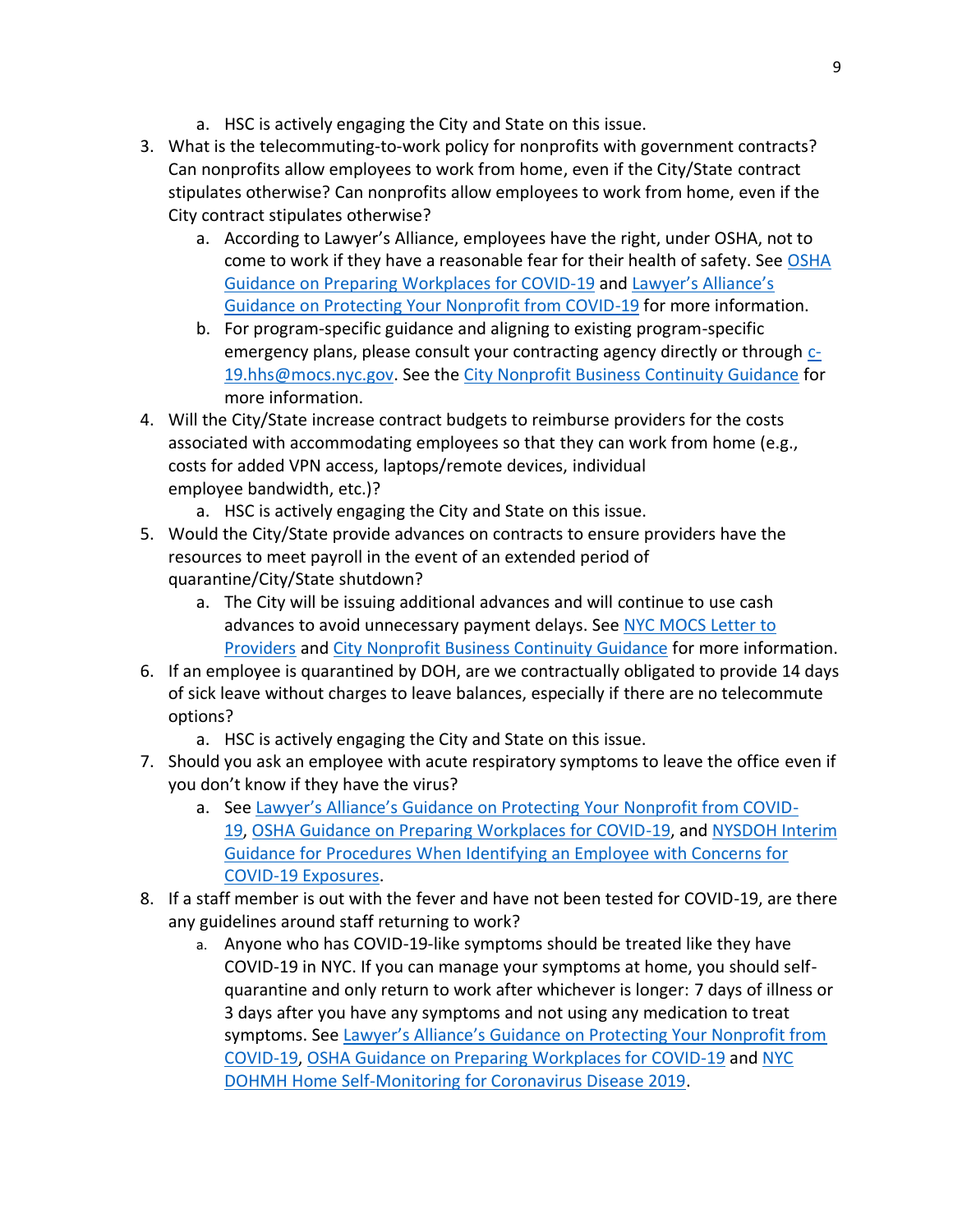- 9. Some organizations have a probationary period for employees to receive health benefits. How do we offer those employees access to healthcare?
	- a. HSC is actively engaging the City and State on this issue. Check with your group health plan broker to see if that requirement can be waived somehow, or if the plan can be temporary amended.
	- b. If staff do not have a doctor or health insurance, they can visit an NYC Health + Hospitals facility. To find health care visit [NYC Health + Hospitals website](https://www.nychealthandhospitals.org/hospitals/) or call 311. See [General Guidance for Businesses and Non-Health Care Settings](https://www1.nyc.gov/assets/doh/downloads/pdf/imm/novel-coronavirus-faq-for-businesses.pdf) for more information.
	- c. If you have questions or concerns about health insurance costs related to COVID-19 tests or care, please call the Office of the Attorney General's Health Care hotline: 1-800-428-9071.
- 10. If a staff member has COVID-19, what are the procedures for the office in terms of cleaning, closures, staff quarantine, etc.?
	- a. According to Lawyer's Alliance, you must ensure that that person leaves the premises, or does not come in, until they are symptom free for 24 hours. You must inform coworkers that they have been exposed but may not reveal the name of the person who is ill. See [OSHA Guidance on Preparing Workplaces for](https://www.osha.gov/Publications/OSHA3990.pdf)  [COVID-19](https://www.osha.gov/Publications/OSHA3990.pdf) for more information.
	- b. See [General Disinfection Guidance for Businesses and Non-Health Care Settings,](https://www1.nyc.gov/assets/doh/downloads/pdf/imm/disinfection-guidance-for-businesses-covid19.pdf) [General Disinfection Guidance for Commercial or Residential Buildings,](https://www1.nyc.gov/assets/doh/downloads/pdf/imm/disinfection-guidance-for-commercial-residential-covid19.pdf) and [Guidance for Businesses and Non-Health Care Settings.](https://www1.nyc.gov/assets/doh/downloads/pdf/imm/novel-coronavirus-faq-for-businesses.pdf)
- 11. How should we handle persons who refuse to get screened or accept care?
	- a. According to Lawyer's Alliance, you cannot force anyone to accept care, but you can make anyone with symptoms, or who has been exposed to the virus, remain at home. See [Lawyer's Alliance's Guidance on Protecting Your Nonprofit from](https://lawyersalliance.org/userFiles/uploads/legal_alerts/Protecting_Your_Nonprofit_from_COVID-19_March_9_2020.pdf)  [COVID-19](https://lawyersalliance.org/userFiles/uploads/legal_alerts/Protecting_Your_Nonprofit_from_COVID-19_March_9_2020.pdf) for more information.
- 12. Can we ask employees to work at the office if we lack the adequate supplies to keep the office appropriately clean?
	- a. According to Lawyer's Alliance, all employers have a duty under OSHA to provide a clean and safe workplace. See [OSHA Guidance on Preparing Workplaces for](https://www.osha.gov/Publications/OSHA3990.pdf)  [COVID-19](https://www.osha.gov/Publications/OSHA3990.pdf) and [Lawyer's Alliance's Guidance on Protecting Your Nonprofit from](https://lawyersalliance.org/userFiles/uploads/legal_alerts/Protecting_Your_Nonprofit_from_COVID-19_March_9_2020.pdf)  [COVID-19](https://lawyersalliance.org/userFiles/uploads/legal_alerts/Protecting_Your_Nonprofit_from_COVID-19_March_9_2020.pdf) for more information.
- 13. If an employee is quarantined but not sick and can work remotely -- can the employer require work during a quarantine?
	- a. According to Lawyer's Alliance, yes, you can ask the employee to work during quarantine. See [Lawyer's Alliance's Guidance on Protecting Your Nonprofit from](https://lawyersalliance.org/userFiles/uploads/legal_alerts/Protecting_Your_Nonprofit_from_COVID-19_March_9_2020.pdf)  [COVID-19](https://lawyersalliance.org/userFiles/uploads/legal_alerts/Protecting_Your_Nonprofit_from_COVID-19_March_9_2020.pdf) for more information.
- 14. Will funds be made available to facilitate payment of non-clinical staff who do not come to work and cannot work from home?
	- a. For program-specific guidance and aligning to existing program-specific emergency plans, please consult your contracting agency directly or through  $c$ -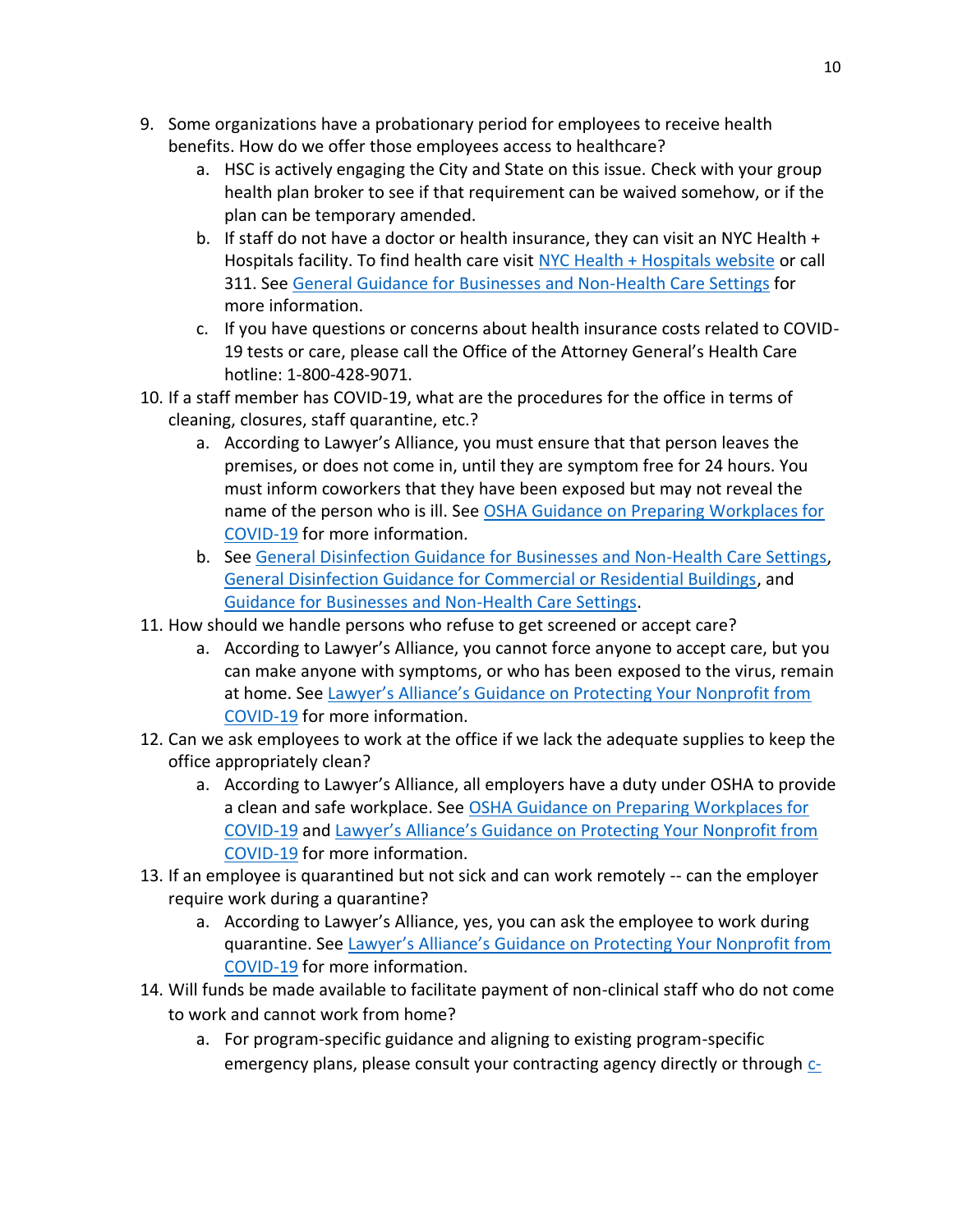[19.hhs@mocs.nyc.gov.](mailto:c-19.hhs@mocs.nyc.gov) See [NYC MOCS Letter to Providers](https://humanservicescouncil.org/wp-content/uploads/2020/03/Letter-to-Providers.2020.03.18.pdf) and [City Nonprofit](https://www1.nyc.gov/assets/doh/downloads/pdf/imm/covid-19-nonprofit-providers-faq.pdf)  [Business Continuity Guidance](https://www1.nyc.gov/assets/doh/downloads/pdf/imm/covid-19-nonprofit-providers-faq.pdf) for more information.

- 15. Is there a protocol for situations where a single parent is infected with the coronavirus and has complications that warrant hospitalization?
	- a. HSC is actively engaging the City and State on this issue.
- 16. Can employees eligible for FMLA use FMLA for childcare during school closures, managing anxiety during this time, remaining at home if you have a pre-existing condition that makes you high risk for COVID-19?
	- a. HSC is actively engaging the City and State on this issue. Se[e NYS COVID-19 Paid](https://www.governor.ny.gov/sites/governor.ny.gov/files/atoms/files/COVID_Sick_Leave_Employees_3-18-20_1.pdf)  [Sick Leave Policy](https://www.governor.ny.gov/sites/governor.ny.gov/files/atoms/files/COVID_Sick_Leave_Employees_3-18-20_1.pdf) for more information.
	- b. The NYC earned safe and sick time act specifically does cover an employee who has to stay home because their child's school or childcare facility is closed by order of a public health official. See [NYC's Paid Safe and Sick Leave Law](https://www1.nyc.gov/site/dca/about/paid-sick-leave-law.page) for more information.
- 17. For the NYS new sick leave legislation, how do you define an organization with 100 staff? Does this include both full-time and part-time?
	- a. HSC is actively engaging the City and State on this issue. See [NYS COVID-19 Paid](https://www.governor.ny.gov/sites/governor.ny.gov/files/atoms/files/COVID_Sick_Leave_Employees_3-18-20_1.pdf)  [Sick Leave Policy](https://www.governor.ny.gov/sites/governor.ny.gov/files/atoms/files/COVID_Sick_Leave_Employees_3-18-20_1.pdf) for more information.
- 18. Each employer shall reduce the in-person workforce at any work locations by 75% no later than March 20 at 8 p.m. Does this include nonprofits that are classified as essential workers?
	- a. Any essential business or entity providing essential services or functions shall not be subject to the in-person restrictions. See [Executive Order No. 202.6:](https://ocfs.ny.gov/main/news/COVID-19/)  [Continuing Temporary Suspension and Modification of Laws Relating to the](https://ocfs.ny.gov/main/news/COVID-19/)  [Disaster Emergency.](https://ocfs.ny.gov/main/news/COVID-19/)
- 19. If our staff has been told to stay home and have a remote work plan, can they be redeployed later when the City needs workforce for something?
	- a. The Mayor's declaration of a State of Emergency for NYC triggers Section 7.03 of the Standard Health and Human Service Contract. This section allows Contractor, at the request of and in a manner determined by the Department, to assist the Department in carrying out emergency procedures during the State of Emergency. See [NYC MOCS Letter to Providers](https://humanservicescouncil.org/wp-content/uploads/2020/03/Letter-to-Providers.2020.03.18.pdf) and [City Nonprofit Business](https://www1.nyc.gov/assets/doh/downloads/pdf/imm/covid-19-nonprofit-providers-faq.pdf)  [Continuity Guidance](https://www1.nyc.gov/assets/doh/downloads/pdf/imm/covid-19-nonprofit-providers-faq.pdf) for more information.
	- b. However, you should also check any collective bargaining agreements and regulations regarding union workers while you contact your contracting agency.
- 20. Can we determine if essential staff designation includes immediate access to protective materials and priority access to testing?
	- a. HSC is actively engaging the City and State on this issue.
- 21. Any general guidance on potential lawsuits from staff if they get infected at work claiming unsafe workplace?
	- a. HSC is actively engaging the City and State on this issue.